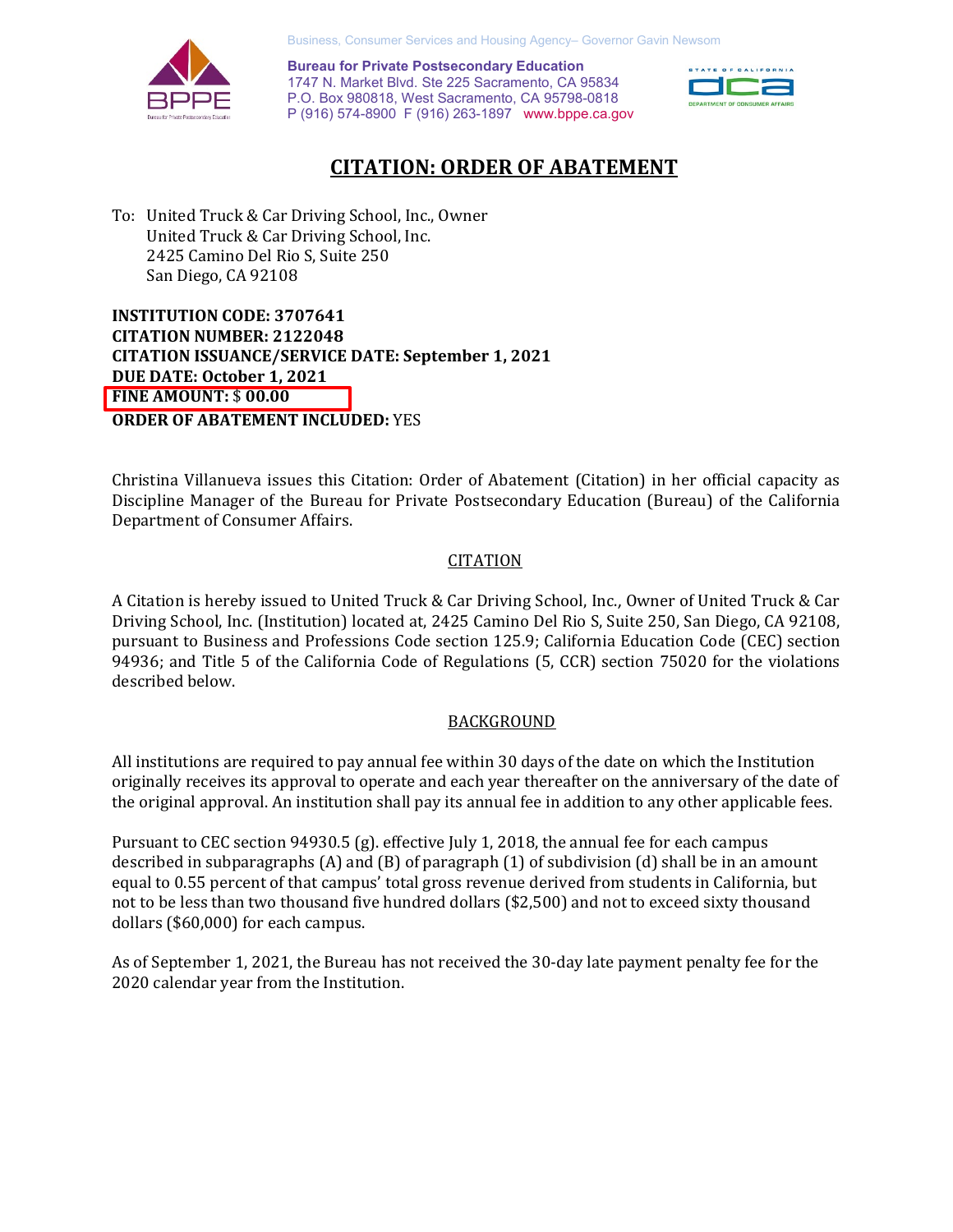### VIOLATION

| $\#$ | Below you will find the California Education Code (CEC) and/or Title 5 of the California Code of                                                                                                                                                                                                                                                                                                                                                                                           |
|------|--------------------------------------------------------------------------------------------------------------------------------------------------------------------------------------------------------------------------------------------------------------------------------------------------------------------------------------------------------------------------------------------------------------------------------------------------------------------------------------------|
|      | Regulations (5, CCR code) section(s) of law you are charged with violating.                                                                                                                                                                                                                                                                                                                                                                                                                |
| 1.   | <b>Violation:</b><br>5, CCR Section 74006(a) and (b) - Annual Fee<br>$\lq$ (a) An institution's annual fee is due within 30 days of the date on which the institution originally<br>receives its approval to operate and each year thereafter on the anniversary of the date of the original<br>approval. (b) An institution shall pay its annual fee in addition to any other applicable fees.                                                                                            |
|      | CEC Section 94930.5 (g) - Fee Schedule<br>(g) Notwithstanding subdivision (d), effective July 1, 2018, the annual fee for each campus described in<br>subparagraphs (A) and (B) of paragraph (1) of subdivision (d) shall be in an amount equal to 0.55<br>percent of that campus' total gross revenue derived from students in California, but not to be less than<br>two thousand five hundred dollars (\$2,500) and not to exceed sixty thousand dollars (\$60,000) for<br>each campus. |
|      | CEC Section 94931(a/b)- Late Payment<br>"(a) A fee that is not paid on or before the 30 <sup>th</sup> calendar day after the due date for payment of the fee<br>shall be subject to a 25 percent late payment penalty fee."                                                                                                                                                                                                                                                                |
|      | The Institution has failed to pay its 30-day late payment penalty fee for calendar year 2020.                                                                                                                                                                                                                                                                                                                                                                                              |
|      | On October 1, 2020, the Institution was notified, Invoice #900353534, via mail at, 2425 Camino Del<br>Rio South, Suite 250, San Diego, CA 92108, stating that the annual fee for calendar year 2020 was<br>due on November 1, 2020.                                                                                                                                                                                                                                                        |
|      | On December 7, 2020, the Bureau received payment in the amount of \$8,567.47 for the 2020 Annual<br>Fee.                                                                                                                                                                                                                                                                                                                                                                                   |
|      | On December 15, 2020, the Institution was notified, Invoice #900355271, via mail at, 2425 Camino<br>Del Rio South, Suite 250, San Diego, CA 92108, stating that the annual fee for calendar year 2020<br>was due on November 1, 2020.                                                                                                                                                                                                                                                      |
|      | As of September 1, 2021, the Bureau has not received the 30-day late payment penalty fee from the<br>Institution.                                                                                                                                                                                                                                                                                                                                                                          |
|      | <b>Order of Abatement:</b><br>In accordance with 5, CCR section 74006(a)(b) and CEC section 94930.5(g), the Institution must pay<br>all late payment penalty fees.                                                                                                                                                                                                                                                                                                                         |
|      | <b>Assessment of Fine</b><br>The fine for this violation is \$00.00                                                                                                                                                                                                                                                                                                                                                                                                                        |
|      | <b>TOTAL ADMINISTRATIVE FINE DUE: \$00.00</b>                                                                                                                                                                                                                                                                                                                                                                                                                                              |

# **TOTAL ADMINISTRATIVE FINE DUE: \$00.00**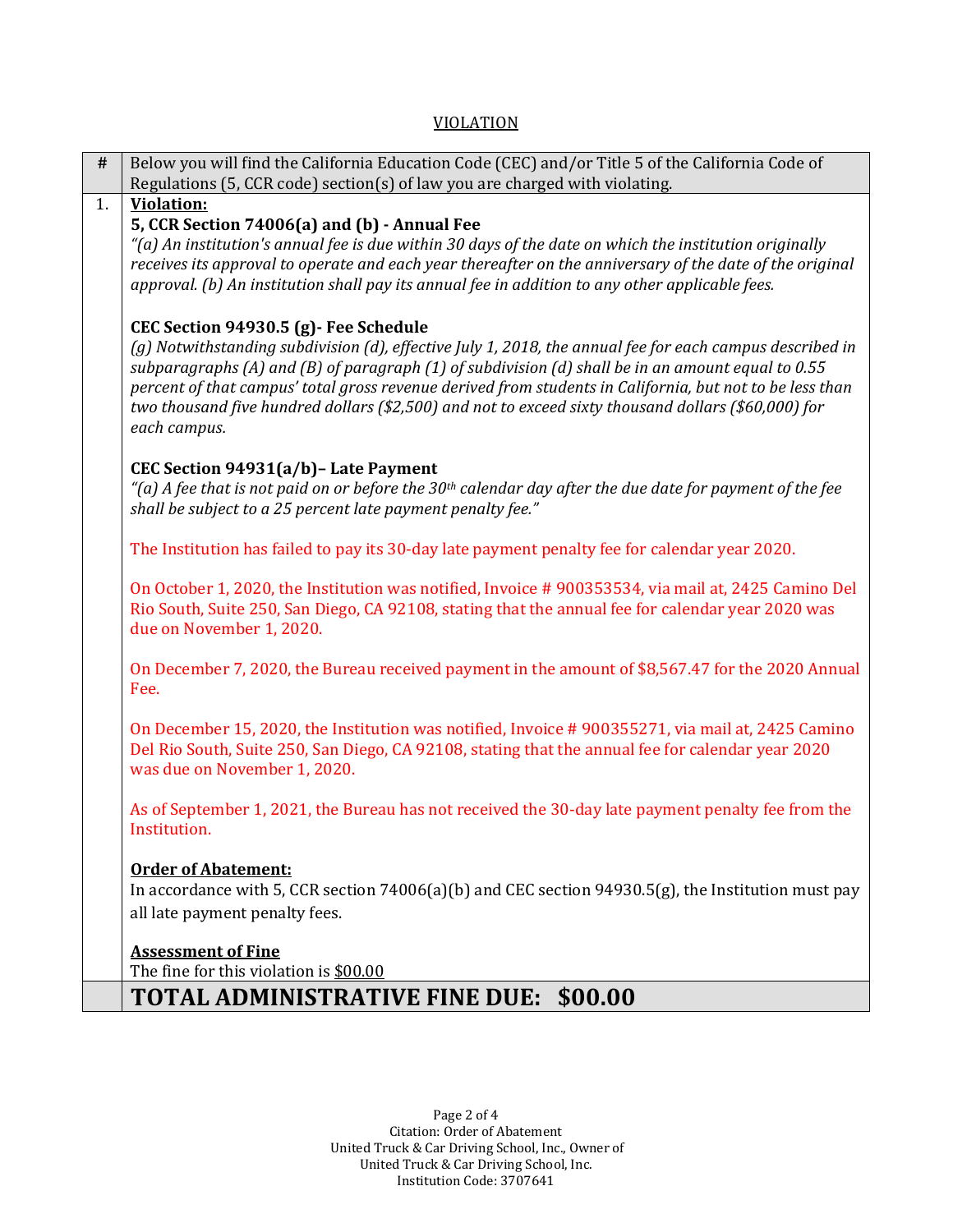## COMPLIANCE WITH ORDER OF ABATEMENT

 In accordance with the provisions of CEC section 94936 and 5, CCR section 75020 the Bureau hereby issues the order(s) of abatement described above. **Evidence of compliance with the order of abatement must be submitted, to the Bureau, within 30 days from the date of service of the Citation.** 

## APPEAL OF CITATION

 You have the right to contest this Citation through an informal conference with the Bureau; and/or through an administrative hearing in accordance with Chapter 5 (Commencing with Section 11500) of Part 1 of Division 3 of Title 2 of the Government Code.

 If you wish to contest this Citation, you must submit the 'Notice of Appeal of Citation – Request for Informal Conference **and/or** Administrative Hearing' form (enclosed) within 30 days from the date  *hearing within 30 days from the service of the Citation, you will not be able to request one at a later*  of service of the Citation. *If you do not request an informal conference and/or an administrative time.* 

 Unless a written request for an informal conference **and/or** an administrative hearing is signed by you and delivered to the Bureau by **October 1, 2021** you will be deemed to have waived or forfeited your right to appeal this matter.

#### EFFECTIVE DATE OF CITATION

 If you do not request an informal conference and/or an administrative hearing, this Citation shall shall be due by **October 1, 2021**. become effective on **September 1, 2021.** Evidence of compliance with the order(s) of abatement

 If a hearing is requested, you will not be required to comply with this Citation until 30 days after a final order is entered against you.

### **Written request for appeal must be mailed to:**

 Tessa Barron, Discipline Citation Program 1747 N. Market Blvd., Suite 225 Bureau for Private Postsecondary Education Sacramento, CA 95834

 Failure for an applicant or institution to abate the violation(s) listed above or to pay the administrative fine within the time allowed may result in denial of an application for an approval or renewal to operate; disciplinary action, and/or collection action. The Bureau will promptly take all appropriate action to enforce this Citation and recover the civil penalties prescribed therein or found to be due after a hearing.

> United Truck & Car Driving School, Inc., Owner of Page 3 of 4 Citation: Order of Abatement United Truck & Car Driving School, Inc. Institution Code: 3707641